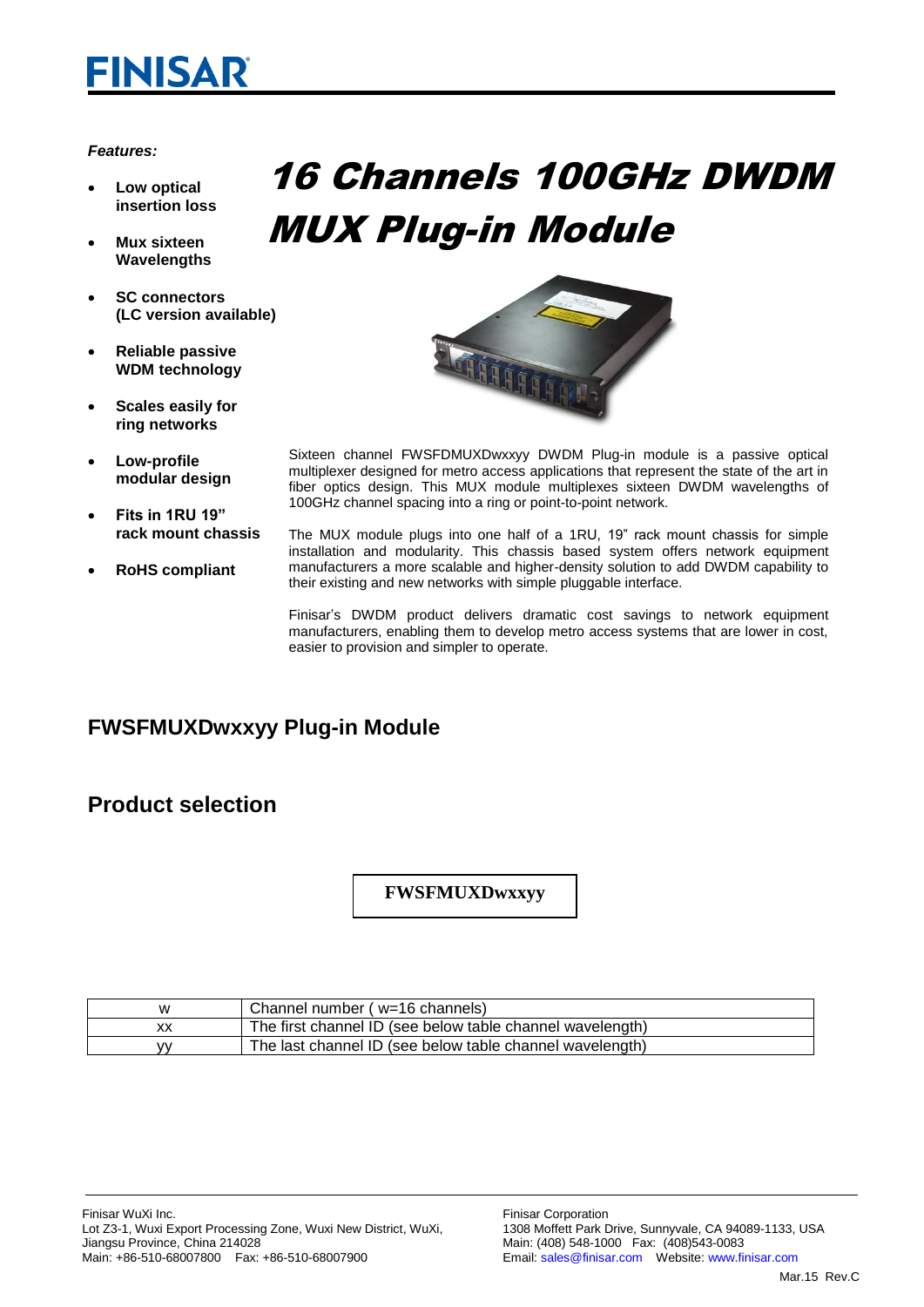# **FINISAR**

| Channel ID<br>("xx"/"yy") | Center<br>Wavelength (nm) | Channel ID<br>("xx"/"yy") | Center<br>Wavelength (nm) | Channel ID<br>("xx"/"yy") | Center<br>Wavelength (nm) |
|---------------------------|---------------------------|---------------------------|---------------------------|---------------------------|---------------------------|
| 61                        | 1528.773                  | 40                        | 1545.322                  | 20                        | 1561.419                  |
| 60                        | 1529.553                  | 39                        | 1546.119                  | 19                        | 1562.233                  |
| 59                        | 1530.334                  | 38                        | 1546.917                  | 18                        | 1563.047                  |
| 58                        | 1531.116                  | 37                        | 1547.715                  | 17                        | 1563.863                  |
| 57                        | 1531.898                  | 36                        | 1548.515                  | 16                        | 1564.679                  |
| 56                        | 1532.681                  | 35                        | 1549.315                  | 15                        | 1565.496                  |
| 55                        | 1533.465                  | 34                        | 1550.116                  | 14                        | 1566.314                  |
| 54                        | 1534.250                  | 33                        | 1550.918                  | 13                        | 1567.133                  |
| 53                        | 1535.036                  | 32                        | 1551.721                  | 12                        | 1567.952                  |
| 52                        | 1535.822                  | 31                        | 1552.524                  | 11                        | 1568.773                  |
| 51                        | 1536.609                  | 30                        | 1553.329                  | 10                        | 1569.594                  |
| 50                        | 1537.397                  | 29                        | 1554.134                  | 09                        | 1570.416                  |
| 49                        | 1538.186                  | 28                        | 1554.940                  | 08                        | 1571.239                  |
| 48                        | 1538.976                  | 27                        | 1555.747                  | 07                        | 1572.063                  |
| 47                        | 1539.766                  | 26                        | 1556.555                  | 06                        | 1572.888                  |
| 46                        | 1540.557                  | 25                        | 1557.363                  | 05                        | 1573.714                  |
| 45                        | 1541.349                  | 24                        | 1558.173                  | 04                        | 1574.540                  |
| 44                        | 1542.142                  | 23                        | 1558.983                  | 03                        | 1575.368                  |
| 43                        | 1542.936                  | 22                        | 1559.794                  | 02                        | 1576.196                  |
| 42                        | 1543.730                  | 21                        | 1560.606                  | 01                        | 1577.025                  |
| 41                        | 1544.526                  |                           |                           |                           |                           |

For example: **FWSFMUXD162136** – 16 channels, from CH21 to CH36, 100 GHz DWDM MUX plug-in modules, SC connectors

## **Specifications**

#### **Mechanical Dimensions:**

8.3" x 1.7" x 10.4", 210mm x 43mm x 264mm, plug-in for 1RU rack-mount

#### **Connectors:**

FWSFMUXDwxxyy

• Network side: 1 simplex SC/PC • Equipment side: 8 dual SC/PC

#### **Environmental:**

- $\cdot$  Operating -5 to 70 $^{\circ}$ C
- Relative humidity:
- 10 to 85%, non-condensing
- Storage 40 to  $85^{\circ}$ C

### **FWSFMUXDwxxyy Parameter Specifications (connector loss included)**

| <b>Parameter</b>                      |                | <b>Specifications</b>    | Unit |
|---------------------------------------|----------------|--------------------------|------|
| Center Wavelength                     | ٠              | <b>ITU Grid Channels</b> | nm   |
| <b>Channel Spacing</b>                | $\blacksquare$ | 100                      | GHz  |
| <b>Channel Pass band</b>              |                | ITU±0.11                 | nm   |
| Pass Band Insertion Loss              | Max            | 6.0                      | dB   |
| Pass Band Ripple                      | Max            | 0.4                      | dB   |
| Adjacent Channel Isolation (Mux)      | Min            | 15                       | dB   |
| Non- Adjacent Channel Isolation (Mux) | Min            | 15                       | dB   |
| <b>Optical Return Loss</b>            | Min            | 45                       | dB   |
| Directivity                           | Min            | 50                       | dB   |
| <b>Polarization Dependent Loss</b>    | Max            | 0.2                      | dB   |
| Polarization Mode Dispersion          | Max            | 0.2                      | ps   |
| <b>Optical Power Handling</b>         | Max            | 500                      | mW   |